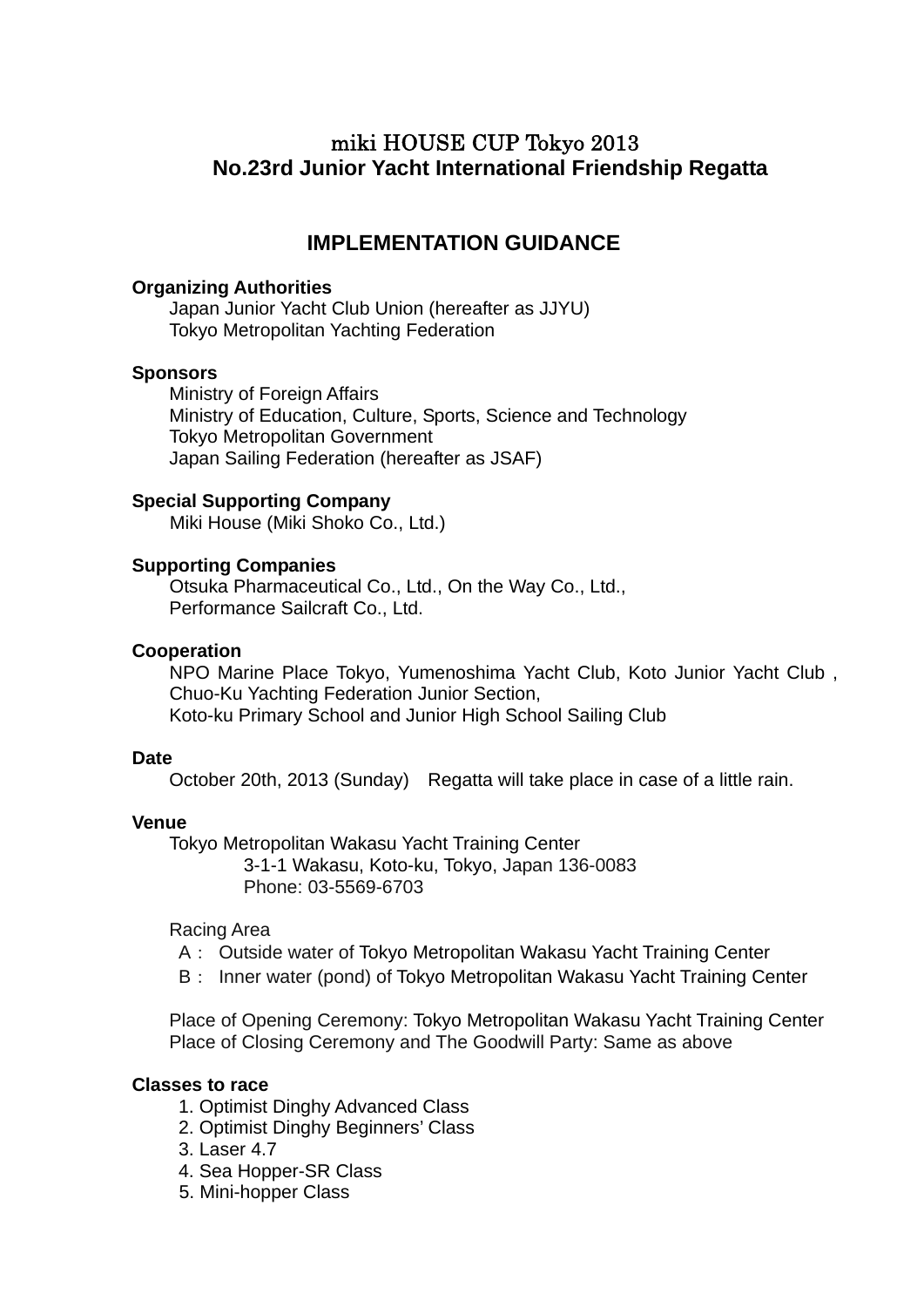# **NOTICE OF RACE**

## **1**.**Rules**

1-1 The regatta will be governed by the rules as defined in the Racing Rules of

Sailing 2013 2016, except of any of these are altered by the Sailing Instructions.

1-2 Appendix P will apply.,

1-3 If there is a conflict between the languages, the English text will take precedence.

#### **2. Advertising**

Boats are maybe required to display the advertising materials chosen and supplied by Organizing Authorities.

#### **3. Eligibility and Sailors' age in each class**

- 3-1 All Japanese sailors shall be a member of JSAF at the time of registration. (The application for the membership will be accepted at the time of registration)
- 3-2 The sailors whom Organizing Authorities have accepted.
- 3-3 The sailors of each class shall fulfill the following age limitation on 2<sup>nd</sup> April, 2013

①Optimist Dinghy Advanced Class From 8 to 15 years old **20 Optimist Dinghy Beginners' Class From 8 to 15 years old From 8 to 15 years old** ③Laser 4.7 From 10 to 15 years old 4 Gea Hopper-SR Class From 10 to 15 years old ⑤Mini-Hopper Class From 10 to 15 years old

#### **4. Entry fee and Application procedure**

- 4-1 ①The entry fee including The Goodwill Party fee for the sailor is as follows; The registered Junior Yacht Club of JJYU: Yen 4,000 per each sailor Non-registered Junior Yacht Club of JJYU: Yen 5,000 per each sailor
	- ②The Goodwill Party fee for parents, the coaches and the family is as follows; The registered Junior Yacht Club of JJYU: Yen 1,000 per each person Non-registered Junior Yacht Club of JJYU: Yen1,500 per each person
- 4-2 The entry shall be made with the official forms to Regatta Committee Office by mail, facsimile or E-mail not later than 11th October, 2013.

Regatta Committee Office is as follows;

No.23rd Junior Yacht International Friendship Regatta (Miki House Cup Tokyo 2013) c/o Secretary General of Japan Junior Yacht Club Union

Address: 3-16-13,Kugenuma Matsugaoka,Fujisawa City,Kanagawa Pref., Japan 251-0083 Phone & Facsimile: 0466-90-3617 & 0466-90-3618 Cellular phone : 090-8497-6874 E-mail address : [info@jjyu.net](mailto:info@jjyu.net)

**Entry fee remittance account** Sumitomo Mitsui Banking Corporation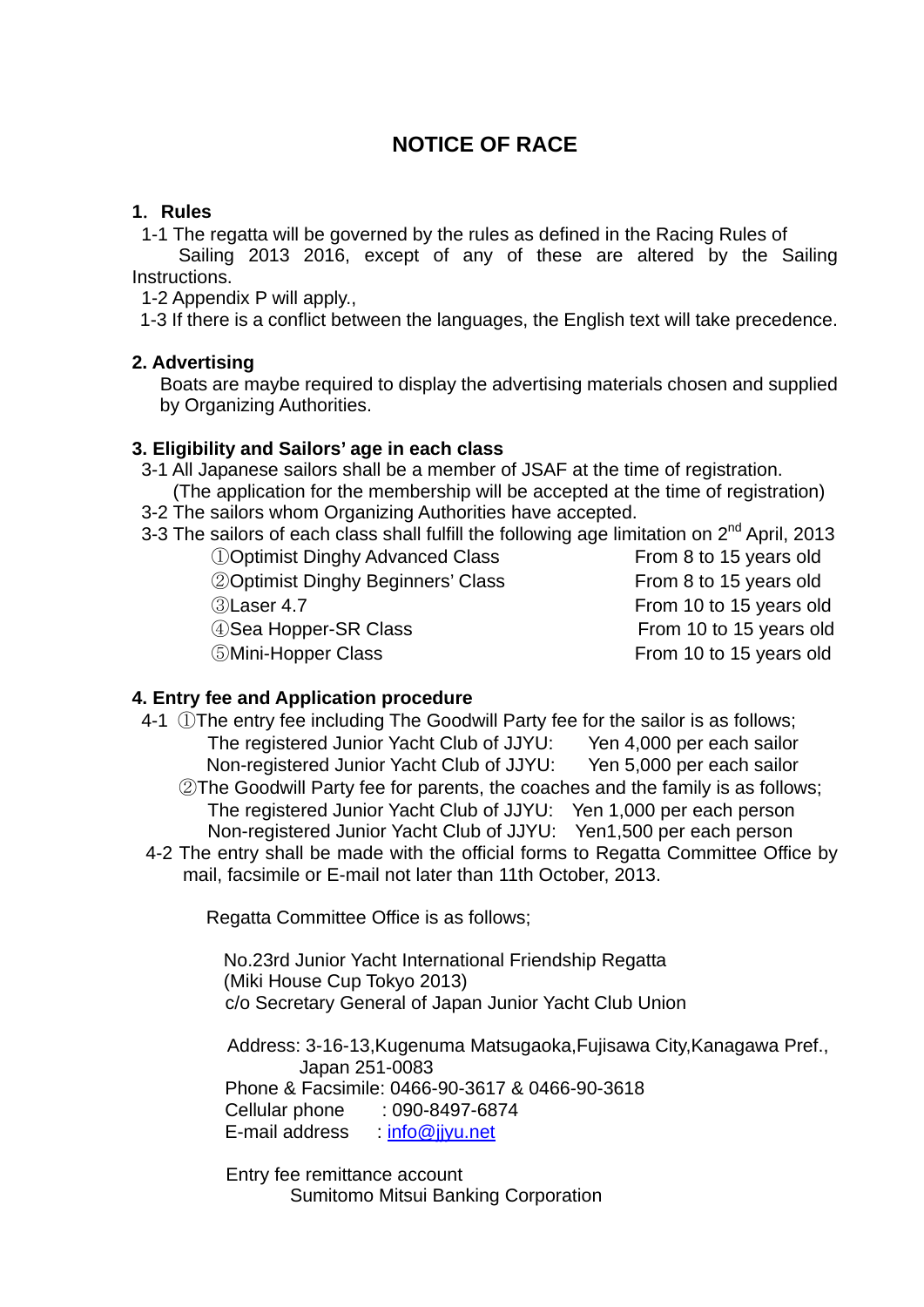Shinbashi Branch Office Account: Saving Deposit No.0744610 Account Name: Junior Yacht International Friendship Regatta ( シ ュ ニアヨットコクサイシンセ ンレカ ッタ)

## **5. Schedules of the Races and Events**

 October 20th (Sunday) Tokyo Metropolitan Wakasu Yacht Training Center 07:30~08:00 Registration Distribution of Sailing Instructions 08:30~09:00 Opening Ceremony & Skippers Meeting

Schedules of Races and Time of The Warning Signal

| Racing Area A                                                                           |                                     | Racing Area B     |        |            |                                     |
|-----------------------------------------------------------------------------------------|-------------------------------------|-------------------|--------|------------|-------------------------------------|
| <b>Class</b>                                                                            | Time of<br>The Warning Signal       | <b>Class</b>      |        |            | Time of<br>Warning<br>The<br>Signal |
| Laser 4.7<br>Sea Hopper SR Class                                                        | $\overline{1}^{\overline{st}}$ Race | Optimist<br>Class | Dinghy | Beginners' | $1st$ Race                          |
| Mini-hopper Class<br>(3 Classes will start at<br>the same time)                         | 09:55                               |                   |        |            | 09:55                               |
| Optimist<br>Dinghy<br>Advanced<br>Class                                                 | 10:00                               |                   |        |            |                                     |
| Race will follow continuously.<br>But after 14:00, The Warning Signal will not be made. |                                     |                   |        |            |                                     |

When the following race is intended to be held, the race committee signal boat will display orange flag with one sound to alert the boats at least 4 minutes before the warning signal for the next race is displayed.

16:00~17:30 Closing Ceremony (Prize Giving Ceremony) & Goodwill Party

18:00 Regatta will be dismissed

All participants are requested to clean the surrounding places of the party venue.

Schedules of Races may be changed depending on the weather conditions or other reasons.

## **6**.**Sailing Instructions**

The Sailing Instructions will be specified in the regatta program to be distributed at the time of the registration on October 20th, 2013.

Also, it will be available on the home page of JJYU and Tokyo Metropolitan Yachting Federation toward the end of September 2013

JJYU URL : [http://www.jjyu.net](http://www.jjyu.net/)

Tokyo Metropolitan Sailing Federation URL : <http://www.tsaf.com/>

## **7**.**Courses**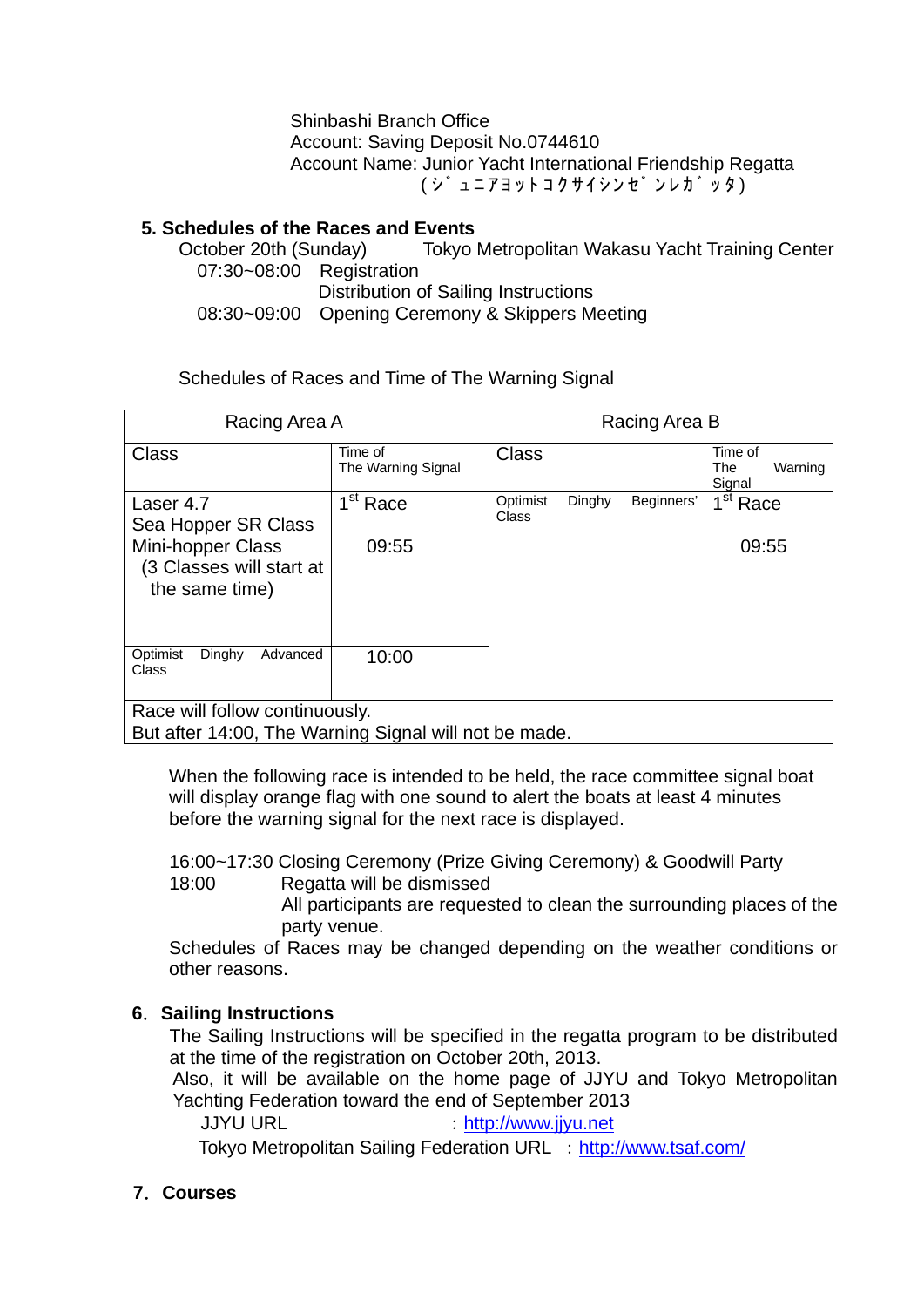The courses to be sailed are as detailed in Diagram attached.

 Racing area B will be in the pond of Tokyo Metropolitan Wakasu Yacht Training Center and the details of the race operation will be explained after the Opening Ceremony.

## **8**. **Scoring and Number of races**

- 8-1 3 races are planned for Racing Area A and as many as possible races are planned for Racing Area B.
	- However, at least one race is required to be completed to constitute the series.
- 8-2 Each boat's series score will be the total of her all race scores. This changes Appendix A2.

## **9. Prizes**

Prizes will be given as follows:

- 9-1 The Blazer of Miki House will be presented to the winner of OP Advanced Class.
- 9-2 The Crystal Glass Trophy will be presented to both winners of OP Advanced Class and OP Beginners' Class respectively. (These Trophies are Carrying-about Trophies for the next year regatta.)
- 9-3 The JJYU Medal of Gold, Silver and Bronze will be presented to  $1<sup>st</sup>$ ,  $2<sup>nd</sup>$  and  $3<sup>rd</sup>$ Rank sailors of each class and The Award from The President of JJYU will be presented to 1<sup>st</sup>, 2<sup>nd</sup>, 3<sup>rd</sup>, 4<sup>th</sup>, 5<sup>th</sup> and 6<sup>th</sup> Rank sailors of each class. However, in case that the number of the boats participated in the same class is less than 6, The Award will be only to  $1<sup>st</sup>$ ,  $2<sup>nd</sup>$  and  $3<sup>rd</sup>$  Rank sailors of each class.
- 9-4 There will be given the team race special prize for the winner of the team race, the details of which will be as per the following clause 9-6.

The Special Prize will be the entitlement of the participation to the sailing training abroad which will be organized by Japan Kanto Optimist Dinghy Affiliation in March 2014.

The cost of the sailing training abroad including the transportation cost and the entry fee will be borne by JJYU.

- 9-5 Special Prizes from Miki House (Miki Shoko Co., Ltd.), Special Supporting Company will be presented to many sailors participated.
- 9-6 The Team Race rank will be determined as follows,
	- ①The rank and the point will be determined based on the total sequence result of the individual sailor of each club of all classes where more than six boats participated in accordance with the above 8-.2.
	- ②Each club team's series score will be the total of the best three boats' rank of all classes where more than six boats participated. In case the number of boat of each club is less than three boats, last rank

point of the class of the largest number of boats participated will be added in proportion to the number of the shortage.

- ③In case the number of boat participating this regatta is exceeding three boats and less than six, minus 1 point per club will be added and the number of boat is exceeding six and less than 10, minus 2 points per club will be added and then the number of boat is exceeding ten, minus 3 points per club will be added.
- ④In case the place of the club activity is located in Tokai Area, Tohoku Area, and Koshin-Etsu Area, minus 1 point per club will be added. In case the place of the club activity is located in Chubu Area and Hokuriku Area, minus 2 points per club will be added and in case of other Areas, minus 3 points will be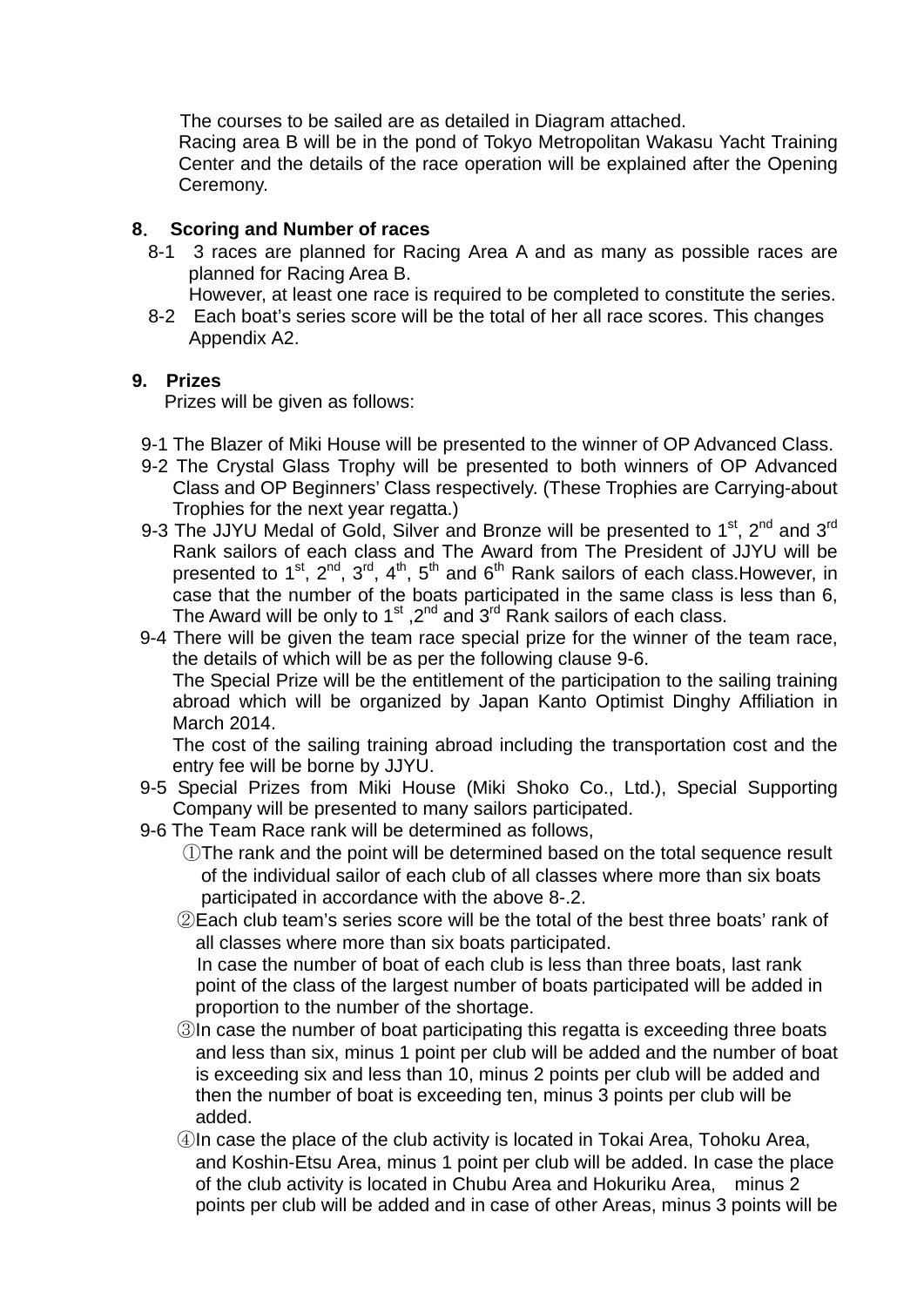added.

- ⑤However, such club who participate the regatta with the chartered boats will be added 1 point in case of less than four chartered boats, 2 points in case of more than four but less than six chartered boats and 3 points in case of more than six chartered boats.
- ⑥The rank of the club team will be determined by the low point scoring system in accordance with the total of the best three boats' rank point and any minus or additional of above  $(2)$ ,  $(3)$ ,  $(4)$  and  $(5)$ .

In case of the tie score, the club team with the highest rank in OP Advanced Class will be ranked higher.

#### **10**.**Disclaimer of Liability**

Competitors compete entirely at their own risk and responsibility.

The Organizing Authority and any other parties involved in the organization of the regatta accept no liability whatsoever for any injury, damage, loss or claim whether personal or material, incurred by or inflicted to participants before, during or after the regatta.

#### **11. Insurance**

Each sailor should insure his /her Sports Insurance.

Attachments: 1.Diagram of Racing Area

2. Diagram of The Courses

#### **Additional Information**

Regatta Committee Office will arrange several rental boats OP Class and Laser 4.7. However it will be first come first serve basis and the more remote club from the regatta place has the priority. Rental fee is Yen 3,000 for one boat of OP Class and Yen 5,000 for one boat of Laser 4.7 during the regatta period. Regatta committee will hold the sailing experience school for the foreign country children and their parents who are living in Japan on the regatta day, 20th. There will be the open race of Techno 293 Class(under 15, 3.5M Class, 4.5M Class, 5.5M Class) in the pond of Tokyo Metropolitan Wakasu Yacht Training Center. The course will be the same as the course of OP Beginners' Class.(The course No.1, Triangle course).

 Entrée fee is Yen 2,000 per one sailor and Yen 1,500 per each of the coaches and parents which include The Goodwill Party fee.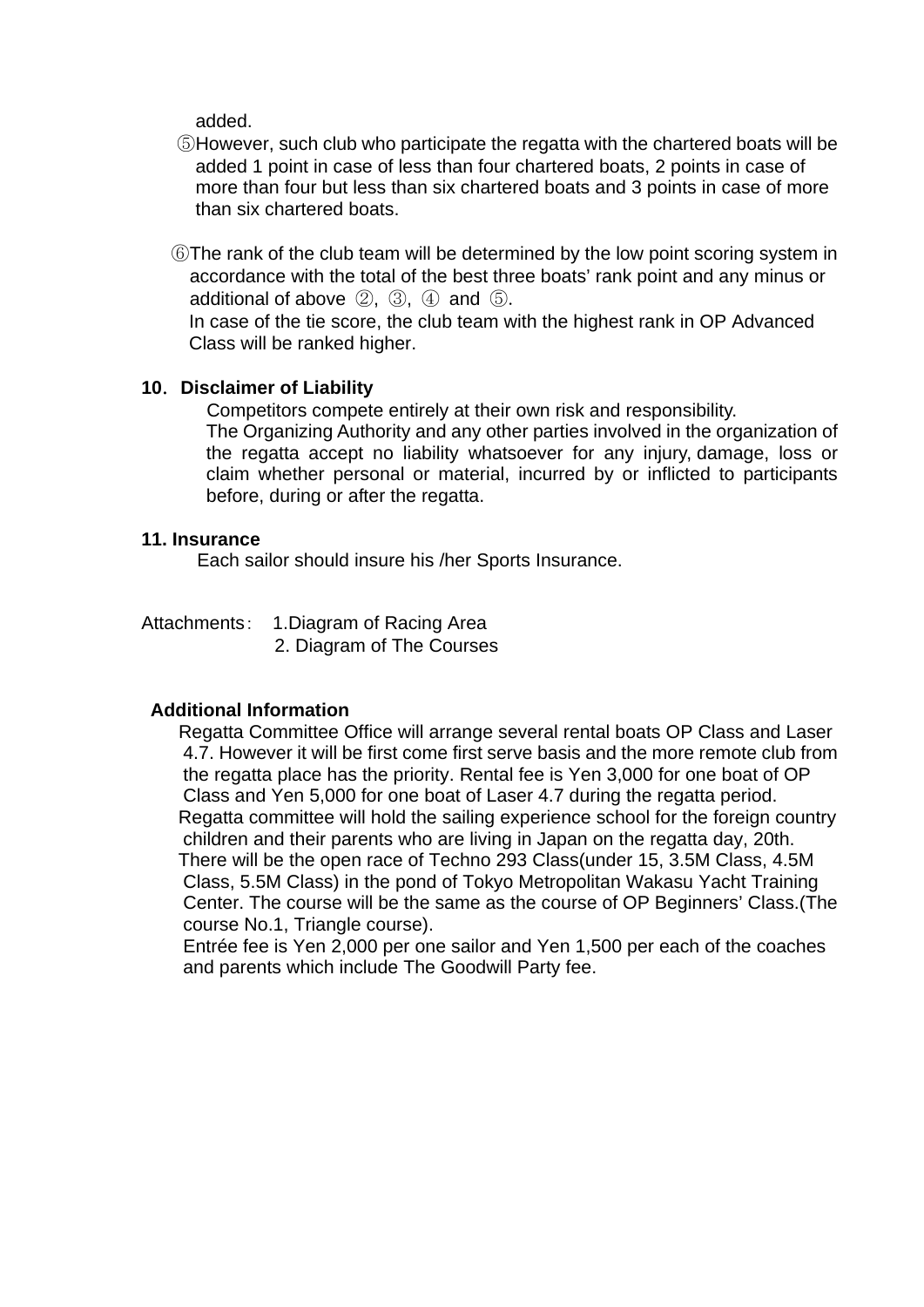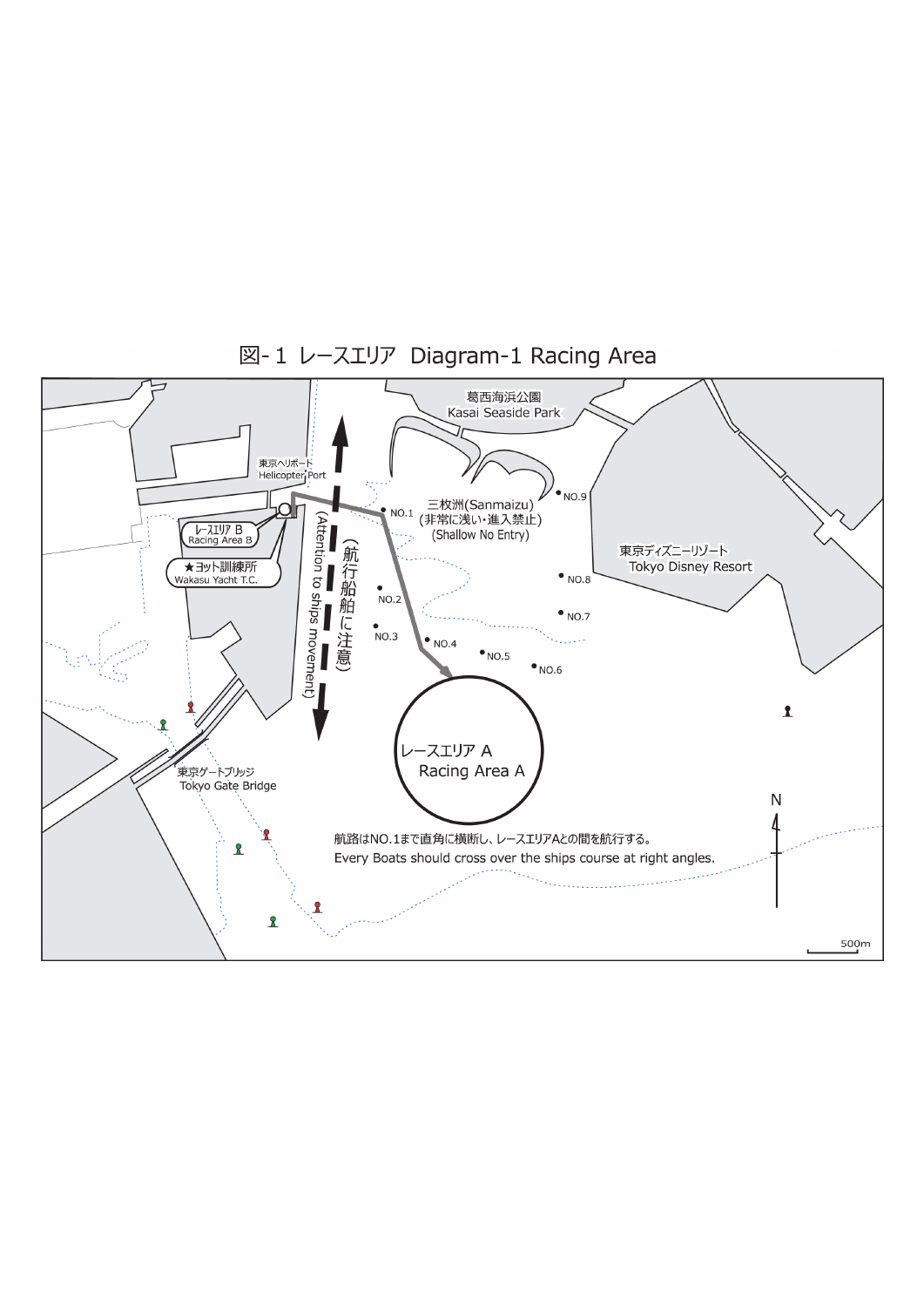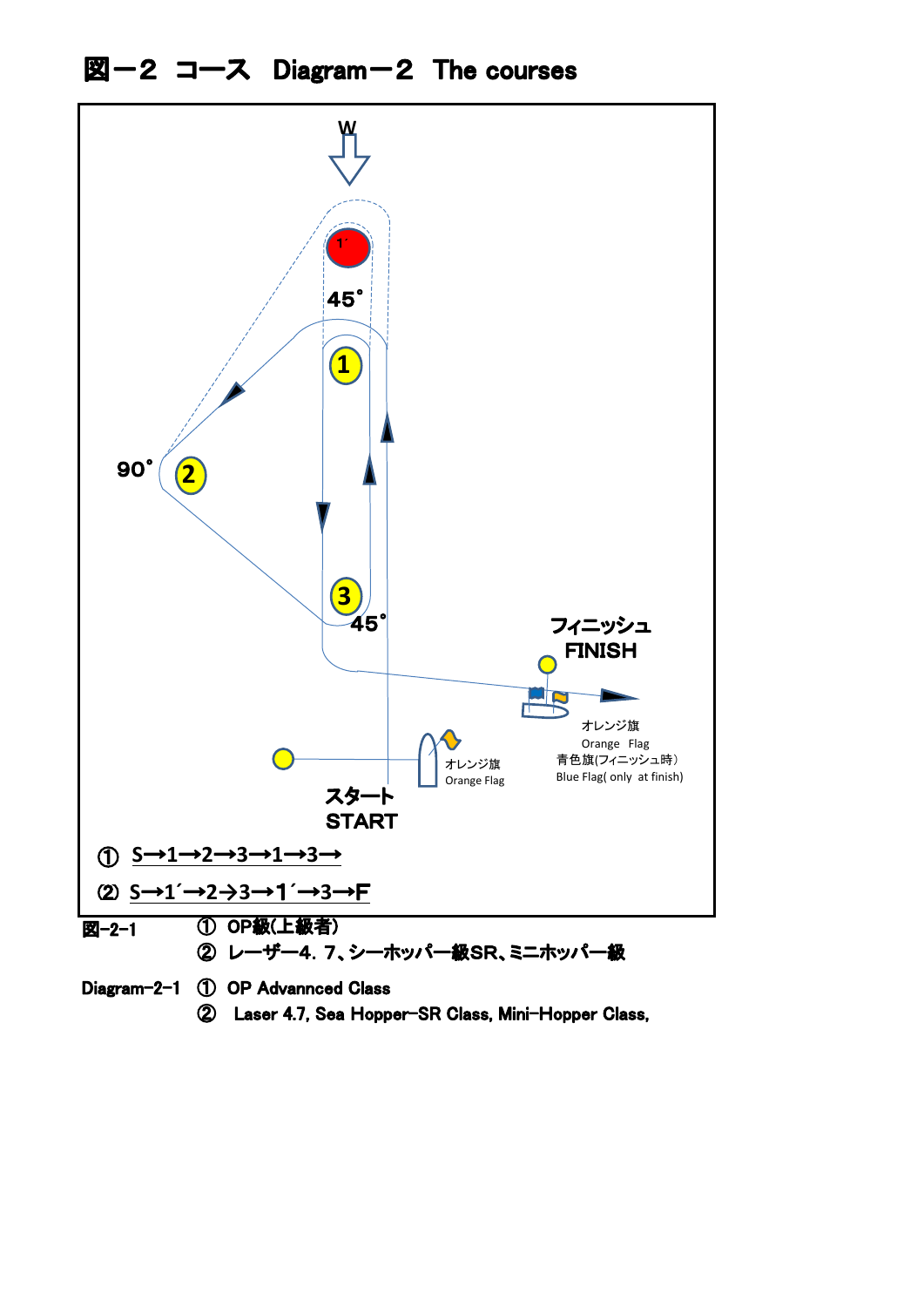

※OP Biginners's Class may use the course as per Diagram-2-2-1 or Diagram-2-2-2 depending on the weather condition.